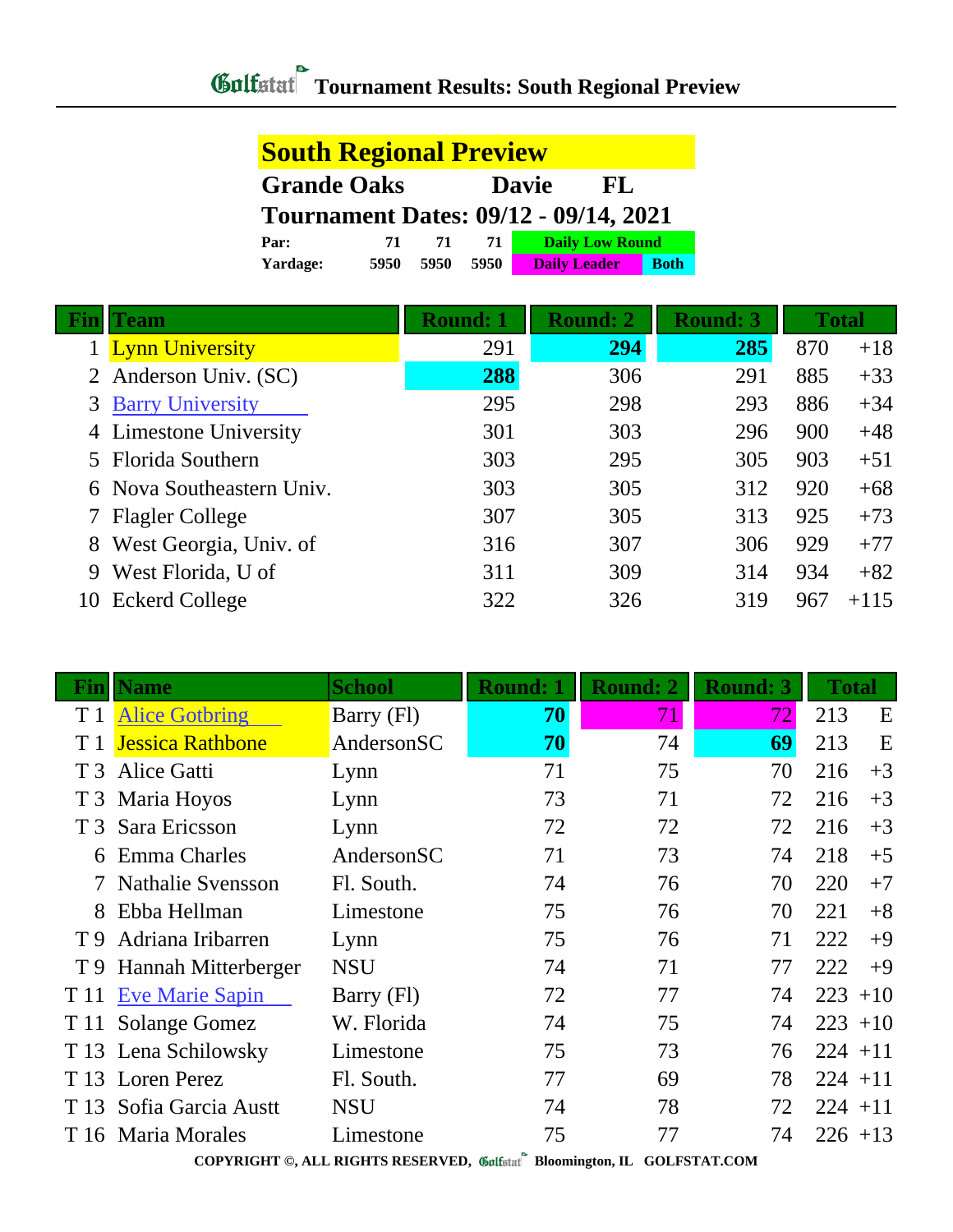| <b>School</b><br><b>Round: 1</b><br><b>Round: 2</b><br><b>Round: 3</b><br><b>Fin</b> Name<br>78<br>T 16 Sabrina Andolpho<br>Barry (Fl)<br>76<br>72 | <b>Total</b><br>$226 + 13$ |
|----------------------------------------------------------------------------------------------------------------------------------------------------|----------------------------|
|                                                                                                                                                    |                            |
|                                                                                                                                                    |                            |
| AndersonSC<br>Victoria Hall<br>74<br>79<br>73<br>T 16                                                                                              | $226 + 13$                 |
| T 19 Camila Madariaga<br>76<br>77<br>74<br>Lynn                                                                                                    | $227 + 14$                 |
| 78<br>AndersonSC<br>71<br>78<br>T 19 Kennedy McGaha                                                                                                | $227 + 14$                 |
| <b>Nina Klug</b><br>Barry (Fl)<br>75<br>74<br>78<br>T 19                                                                                           | $227 + 14$                 |
| 77<br>74<br>77<br><b>Ainsley Cowart</b><br>W Georgia<br>T 22                                                                                       | $228 + 15$                 |
| T 22 Taylor Oberparleiter<br>77<br>75<br>Limestone<br>76                                                                                           | $228 + 15$                 |
| AndersonSC<br>73<br>80<br>75<br>T 22 Zoey Iglesias                                                                                                 | $228 + 15$                 |
| Nicola Fall<br><b>NSU</b><br>75<br>77<br>77<br>T 25                                                                                                | $229 + 16$                 |
| Stina Wikstrom<br>76<br>77<br>76<br>Limestone<br>T 25                                                                                              | $229 + 16$                 |
| 75<br>78<br>77<br>Anna Asphamn<br>Flagler<br>T 27                                                                                                  | $230 + 17$                 |
| 79<br>68<br>83<br>Sophie Wheeler<br>Flagler<br>T 27                                                                                                | $230 + 17$                 |
| 72<br><b>Elizabeth Harding</b><br>Fl. South.<br>81<br>78<br>T 29                                                                                   | $231 + 18$                 |
| <b>Katherine Densmore</b><br>W Georgia<br>79<br>74<br>78<br>T 29                                                                                   | $231 + 18$                 |
| Alia Scotka<br>W. Florida<br>81<br>73<br>78<br>T 31                                                                                                | $232 + 19$                 |
| Hanna Ahlander<br><b>NSU</b><br>84<br>71<br>77<br>T 31                                                                                             | $232 + 19$                 |
| T 31 Maddy Schultz<br>79<br>81<br>72<br>W Georgia                                                                                                  | $232 + 19$                 |
| Marissa Cardenas<br>Fl. South.<br>75<br>78<br>79<br>T 31                                                                                           | $232 + 19$                 |
| Vivien Roesner<br>72<br>82<br>78<br>T 31<br>Flagler                                                                                                | $232 + 19$                 |
| T 36 Apryl Parker<br>Eckerd<br>76<br>78<br>79                                                                                                      | $233 + 20$                 |
| T 36 Honor Keilty<br>78<br>77<br>78<br>Lynn                                                                                                        | $233 + 20$                 |
| T 36 Jennifer Lilly<br>83<br>74<br>76<br><b>NSU</b>                                                                                                | $233 + 20$                 |
| <b>NSU</b><br>75<br>78<br>81<br>T 39 Jimena Marques                                                                                                | $234 + 21$                 |
| 82<br>77<br>75<br>T 39 Maria Cowan<br>Barry (Fl)                                                                                                   | $234 +21$                  |
| Sandra Eriksson<br>75<br>81<br>Eckerd<br>78<br>T 39                                                                                                | $234 +21$                  |
| 81<br>T 42 Emily Byrne<br>Limestone<br>77<br>77                                                                                                    | $235 +22$                  |
| AndersonSC<br>81<br>T 42 Kerington Lamb<br>79<br>75                                                                                                | $235 +22$                  |
| T 44 Abigail Stetz<br>Fl. South.<br>79<br>77<br>81                                                                                                 | $237 + 24$                 |
| T 44 Anastasia Cordero<br>82<br>77<br>Barry (Fl)<br>78                                                                                             | $237 + 24$                 |
| T 44 Ellen Ramstedt<br>79<br><b>NSU</b><br>76<br>82                                                                                                | $237 + 24$                 |
| T 44 Emme Landis<br>81<br>78<br><b>PBA</b><br>78                                                                                                   | $237 + 24$                 |
| T 44 Fernanda Lacaz<br>82<br>76<br>79<br>Flagler                                                                                                   | $237 + 24$                 |
| T 44 Payton Pacheco<br>W. Florida<br>76<br>79<br>82                                                                                                | $237 + 24$                 |
| T 50 Haruka Muta<br><b>NSU</b><br>79<br>82<br>77                                                                                                   | $238 + 25$                 |
| T 50 Michelle Bagsic<br>81<br>78<br>W Georgia<br>79                                                                                                | $238 + 25$                 |

## **Gulfatat** Tournament Results: South Regional Preview